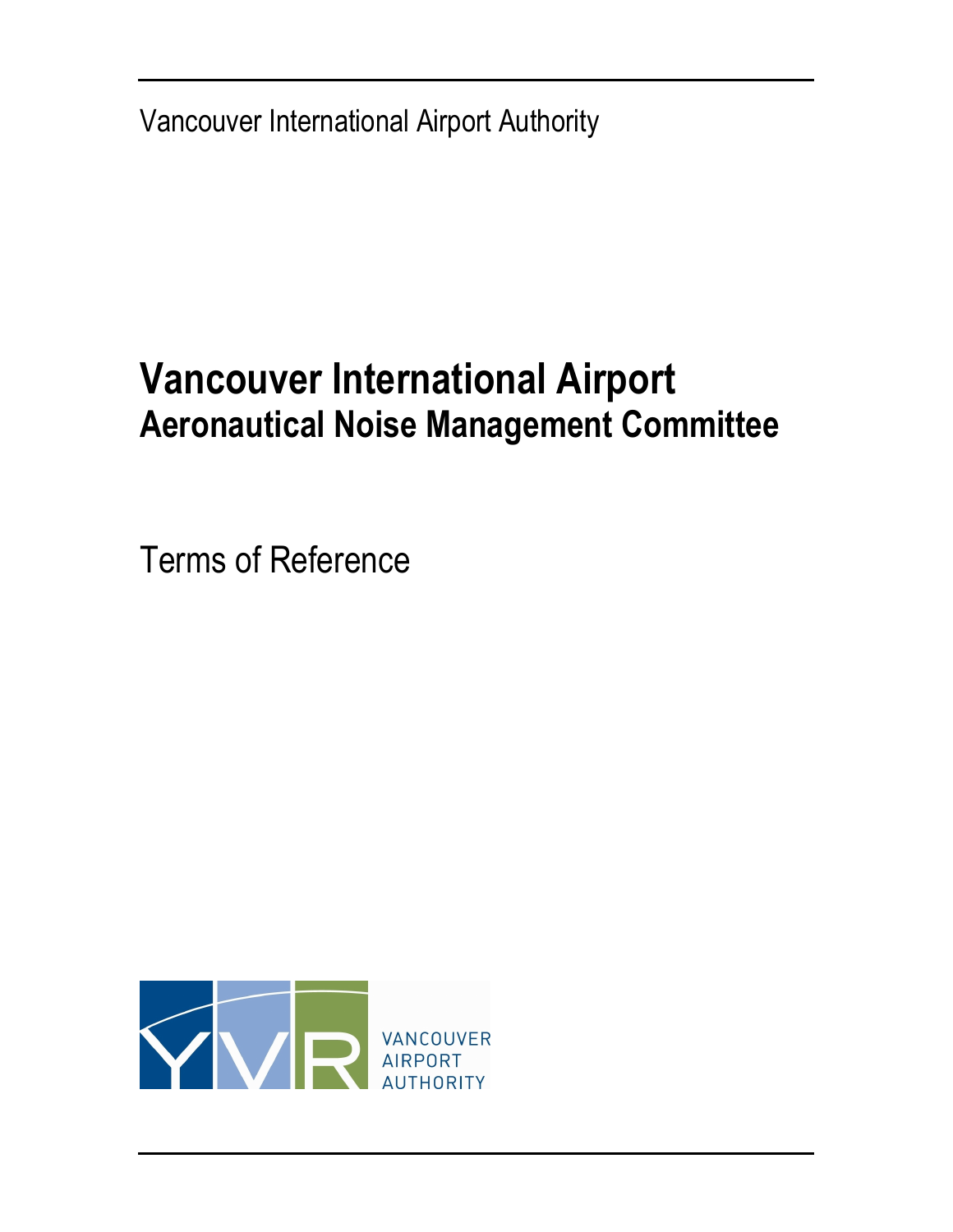### Document Control

| Latest revision issued: 25 February 2009 |                                                                                      |
|------------------------------------------|--------------------------------------------------------------------------------------|
| Document owner:                          | Vancouver International Airport Authority (YVRAA)<br>Manager - Environment           |
| Document approver:                       | Vancouver International Airport Authority                                            |
| Document review:                         | Executive Committee - YVRAA<br>Members - YVR Aeronautical Noise Management Committee |

Document distribution:

- Members YVR Aeronautical Noise Management Committee
- Appointing Organizations YVR Aeronautical Noise Management Committee
- Executive Committee YVRAA
- YVR Website
- File

#### Amendment record:

| Rev.<br>No. | Amendments: | Initiated by: | Reviewed by: | Approved by: | Date issued |
|-------------|-------------|---------------|--------------|--------------|-------------|
|             |             |               |              |              |             |
|             |             |               |              |              |             |
|             |             |               |              |              |             |

Amendment Procedures:

- 1. Written request for amendment(s) must be sent to the Document Owner.
- 2. The Document Owner will review and incorporate change(s) as necessary.
- 3. Change details shall be recorded and filed with the Document Owner.
- 4. The Document Owner shall distribute the document for review, as deemed necessary by the significance of the amendment.
- 5. The Amendment Record and website document shall be updated to indicate latest revision.
- 6. The amended document shall be distributed in accordance to the distribution list.

The 5-year Noise Management Plan and Annual Noise Management Reports are complimentary documents and found separately at www.yvr.ca.. These are included as part of the Member's Committee Manual. Members receive updated copies as required.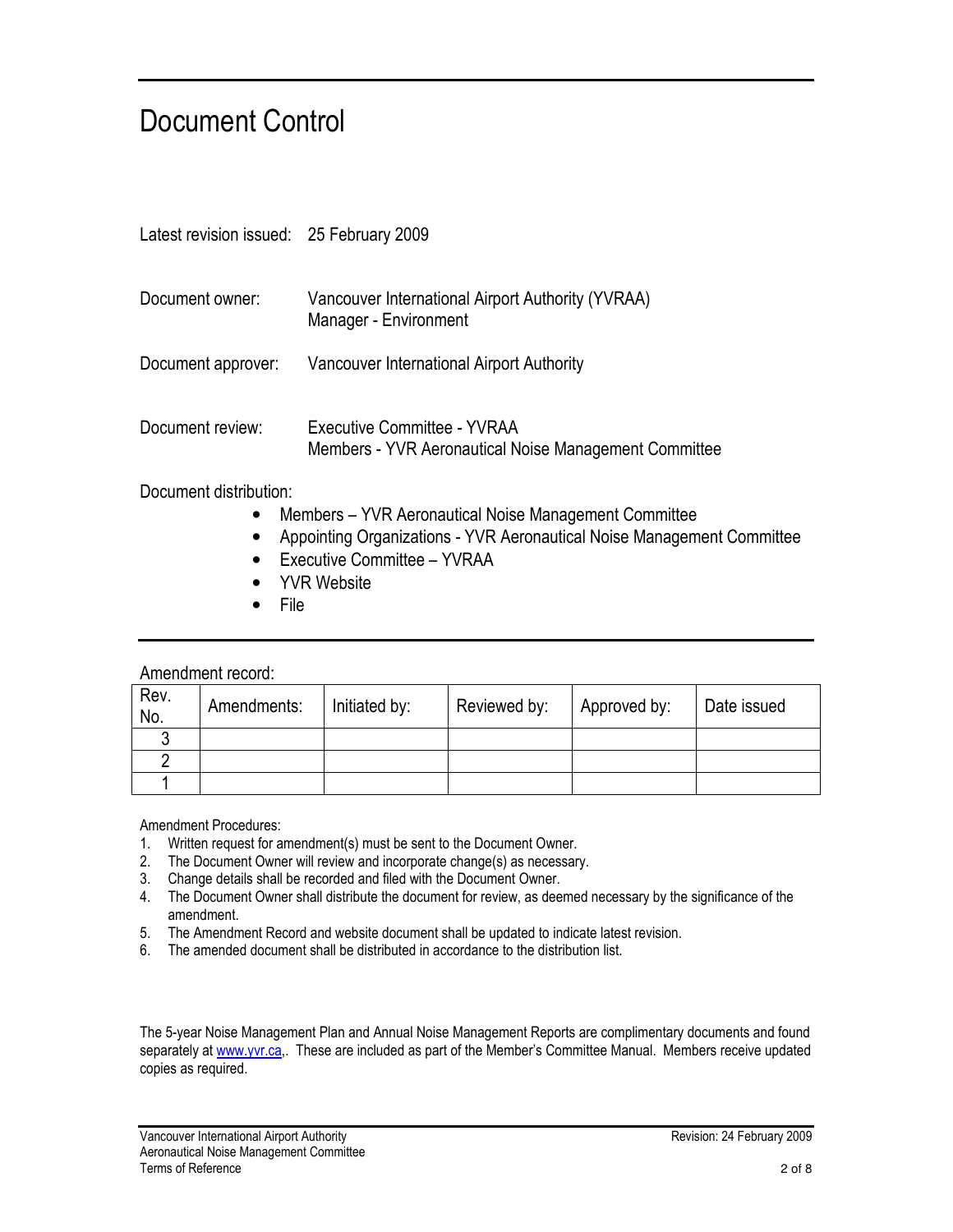## Table of Contents

| 3.0 Terms of Reference – YVR Aeronautical Noise Management Committee (The Committee) 5 |  |
|----------------------------------------------------------------------------------------|--|
|                                                                                        |  |
|                                                                                        |  |
|                                                                                        |  |
|                                                                                        |  |
|                                                                                        |  |
|                                                                                        |  |
|                                                                                        |  |
|                                                                                        |  |
|                                                                                        |  |
|                                                                                        |  |
|                                                                                        |  |
|                                                                                        |  |

### Contact Information

#### YVR Aeronautical Noise Management Committee

c/o Vancouver International Airport Authority – Environment Department P.O. Box 23750 Airport Postal Outlet Richmond, British Columbia, Canada V7B 1Y7

| Tel:   | 604.276.6656 | (Monday-Friday 8:30am-4:30pm) |
|--------|--------------|-------------------------------|
| Tel:   | 604.207.7097 | (24hr Noise Information Line) |
| Fax:   | 604.276.6699 |                               |
| Email: | noise@yvr.ca |                               |
| Web:   | www.yvr.ca   |                               |

Courier address: 204 – 3153 Templeton Street Richmond, British Columbia, Canada V7B 1A2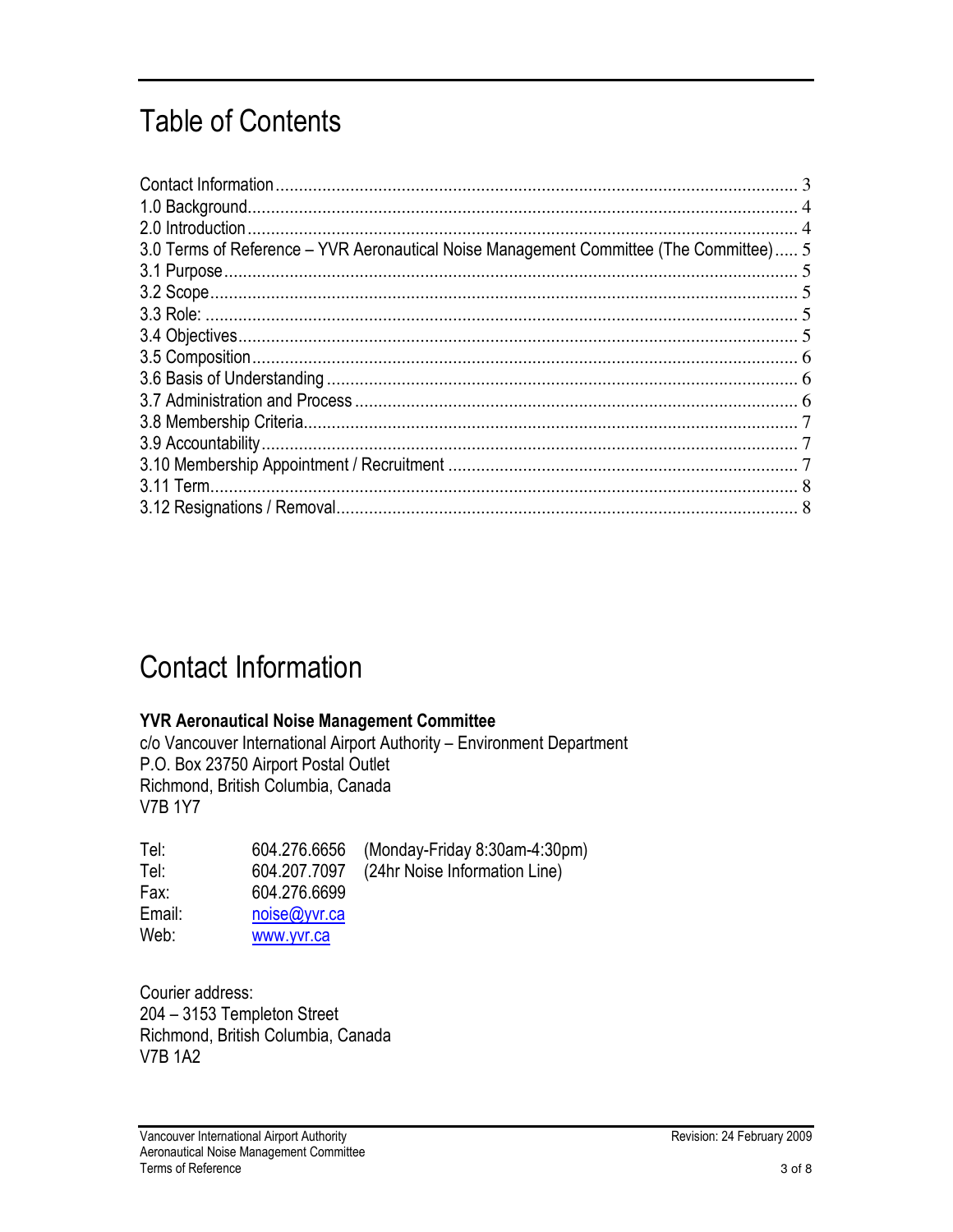#### 1.0 Background

The Vancouver International Airport (YVR) Aeronautical Noise Management Committee evolved in early 1990 from technical working groups concerned with noise management at the airport. In 1992, the membership on the Committee was expanded in accordance with the Federal Minister of Transport's commitments for the approval of the north parallel runway.

The Committee provides a forum for the discussion and consideration of all aeronautical noise management issues at YVR.

#### 2.0 Introduction

This Committee Manual and Terms of Reference document provides a guide for members of the YVR Aeronautical Noise Management Committee to the purpose, scope and role of the Committee. It details the Committee's objectives and provides a common foundation of understanding from which all discussions and initiatives are based.

The document also details expectations of accountability and the administrative processes of the **Committee** 

An appendix is updated as required to describe the most current Committee membership, including a photograph and brief professional biography of each stakeholder representative.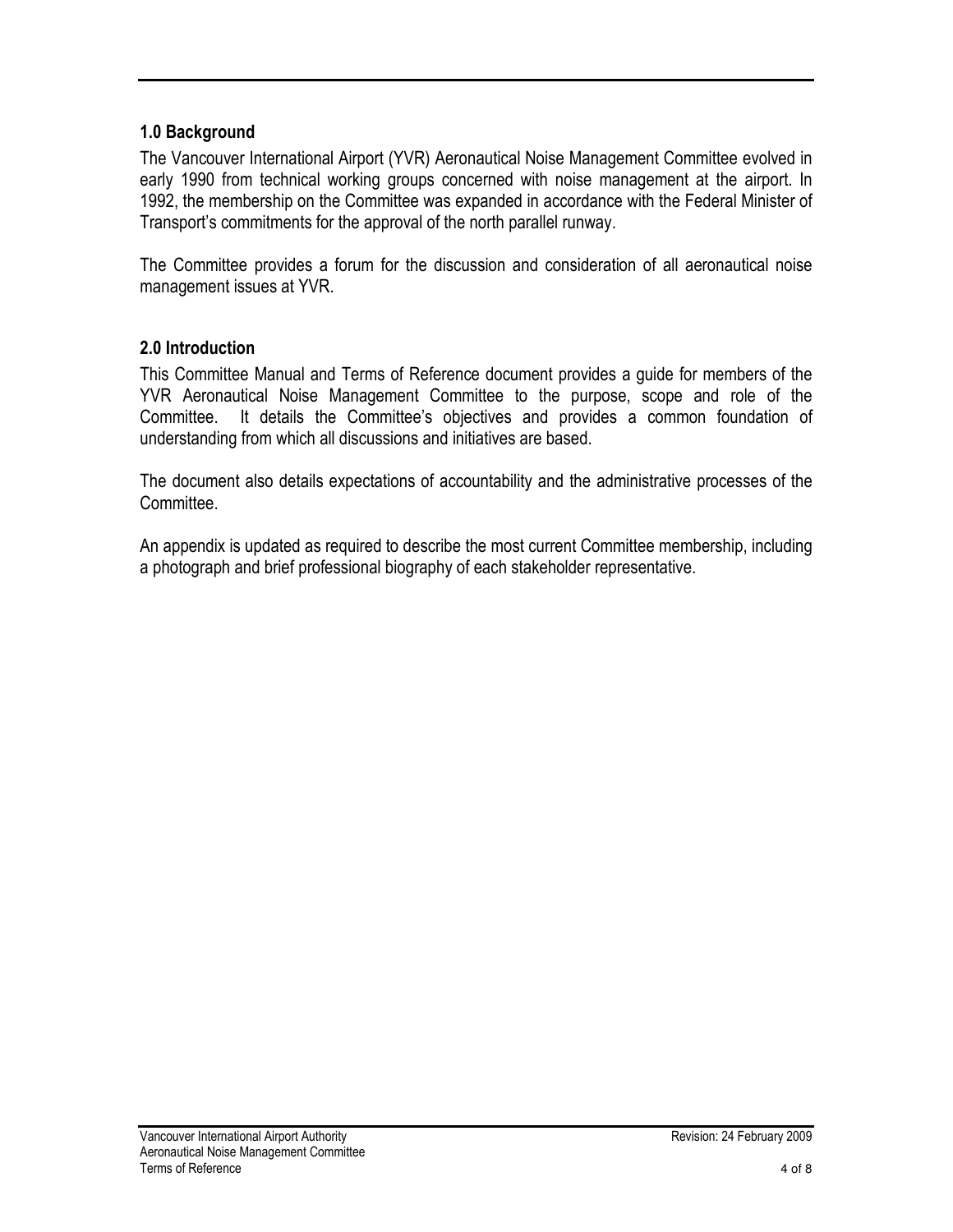#### 3.0 Terms of Reference – YVR Aeronautical Noise Management Committee (The Committee)

#### 3.1 Purpose

The purpose of the Committee is to provide a balanced forum where parties with an interest in noise management issues can discuss aeronautical noise management at YVR.

#### 3.2 Scope

The scope of the Committee shall be limited to aeronautical noise generated from operations associated with YVR. The scope of the Committee is to discuss, analyze, and provide advice on or make recommendations about noise management through the airport executives, who are accountable for the operational and business decisions on any matters pertaining to aeronautical noise associated with YVR.

#### 3.3 Role

Through its ground lease with the Federal Government, the Vancouver International Airport Authority (Airport Authority) has responsibility for noise management activities at YVR, and has a comprehensive noise management program to undertake this responsibility. While the Committee is an integral component of the YVR Aeronautical Noise Management Program, the Committee is consultative in nature and does not have executive authority.

The role of the Committee is to:

- Act as a focal point on aeronautical noise management issues.
- Provide an interface between the Airport Authority and its stakeholders.
- Provide a forum for the exchange of relevant information amongst all stakeholders.
- Enhance awareness and understanding of aeronautical noise management issues.
- Discuss, analyze and provide advice on noise management issues.
- Provide a forum for appointing organizations and local stakeholders to provide input on matters related to changes of airport noise control regulations.
- Provide recommendations on noise abatement practices to guide efforts of the YVR Aeronautical Noise Management Program.

#### 3.4 Objectives

The objectives of the Committee are to:

- Minimize the noise disturbance to those living in the vicinity of YVR, while recognizing the need for efficient and effective airport operations.
- Assist in the development of a Noise Management Plan and provide input on the implementation of Plan initiatives.
- Balance stakeholder demands and expectations of their airport.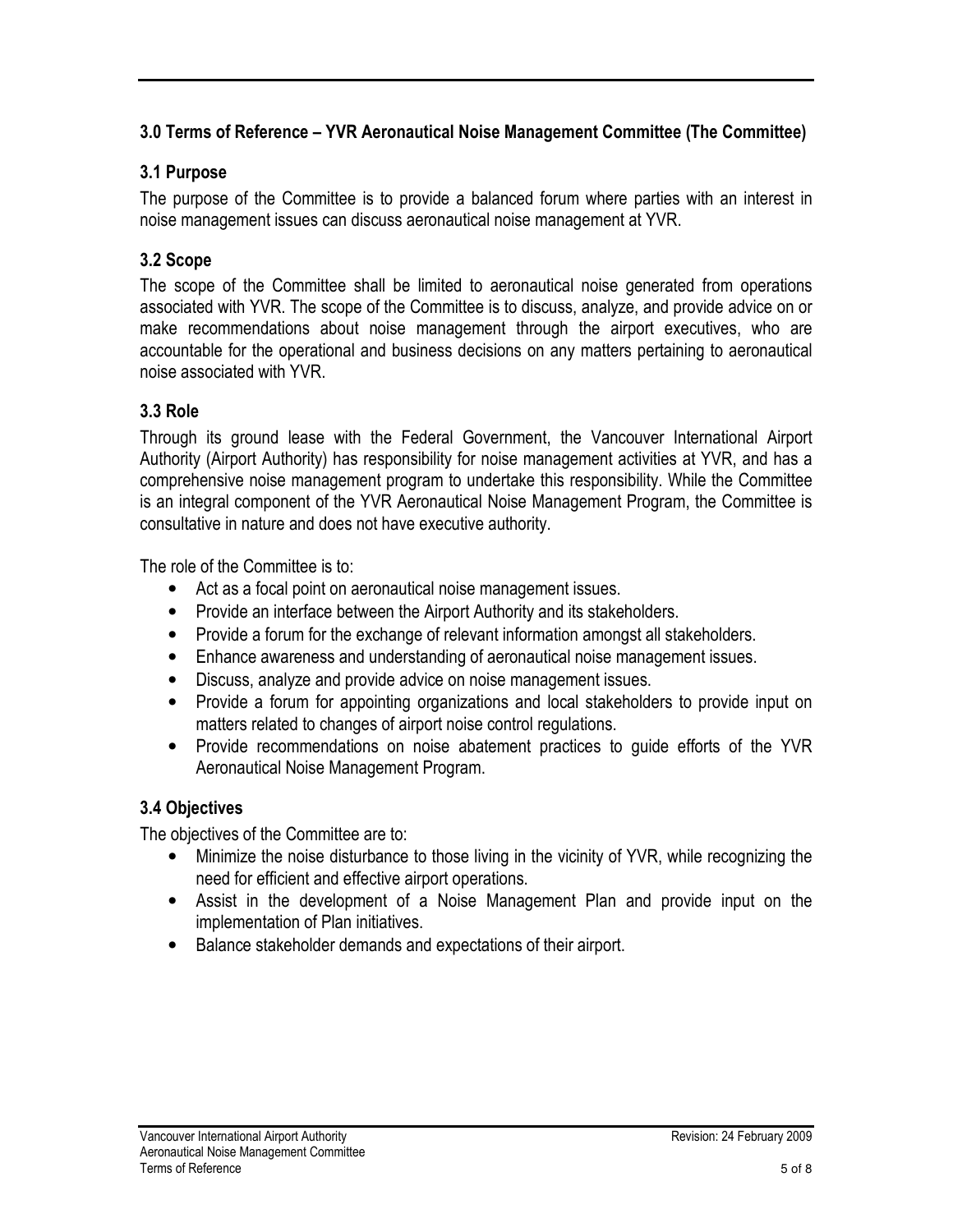#### 3.5 Composition

The composition of the Committee will consist of members from the following groups. The composition of the Committee will be reviewed every two-years. Appendix A lists the organizations with current members on the Committee as well as a professional biography of all Committee members.

- 
- Representation Airlines and Aircraft Operators
	- Air Navigation Services
	- **Citizens** 
		- **o** City of Richmond
		- **o** City of Vancouver
		- **o** Corporation of Delta
	- Community of First Nations
	- Industry Associations
	- **Governments** 
		- **o** Federal
		- **o** Provincial
		- **o** Municipal
	- **Health Authority**
	- Vancouver International Airport Authority

#### 3.6 Basis of Understanding

Each Committee member understands that the Airport Authority envisions a sustainable future for YVR. The Airport Authority will advance this vision by increasing its contribution to the economic, social and environmental well-being of its surrounding communities, the Lower Mainland, the Province of British Columbia, and Canada.

#### 3.7 Administration and Process

The Committee is chaired by the Airport Authority. Regular meetings are held on a quarterly basis, typically on the second Wednesday in the months of March, June, September and December. Meetings are held at the airport, and start at 2:00PM and are typically 2½ to 3 hours in duration. If necessary, special meetings are scheduled throughout the year.

All effort is taken to provide advance notice to Committee members of changes to meeting dates and times. A minimum of two weeks notice is standard, and meeting reminders are sent approximately two weeks prior to the meeting. Proposed agendas are sent within the week prior to the meeting, and Committee members requesting items to be put onto the agenda are requested to contact the Committee Secretariat prior to the meeting.

A member of the Airport Authority is appointed as the Committee Secretariat and is responsible for producing minutes of the meeting. The Airport Authority will endeavor to draft and distribute the minutes along with any materials presented at the meeting within three weeks of the meeting date. Members are asked to identify materials they deem confidential or sensitive so that may be treated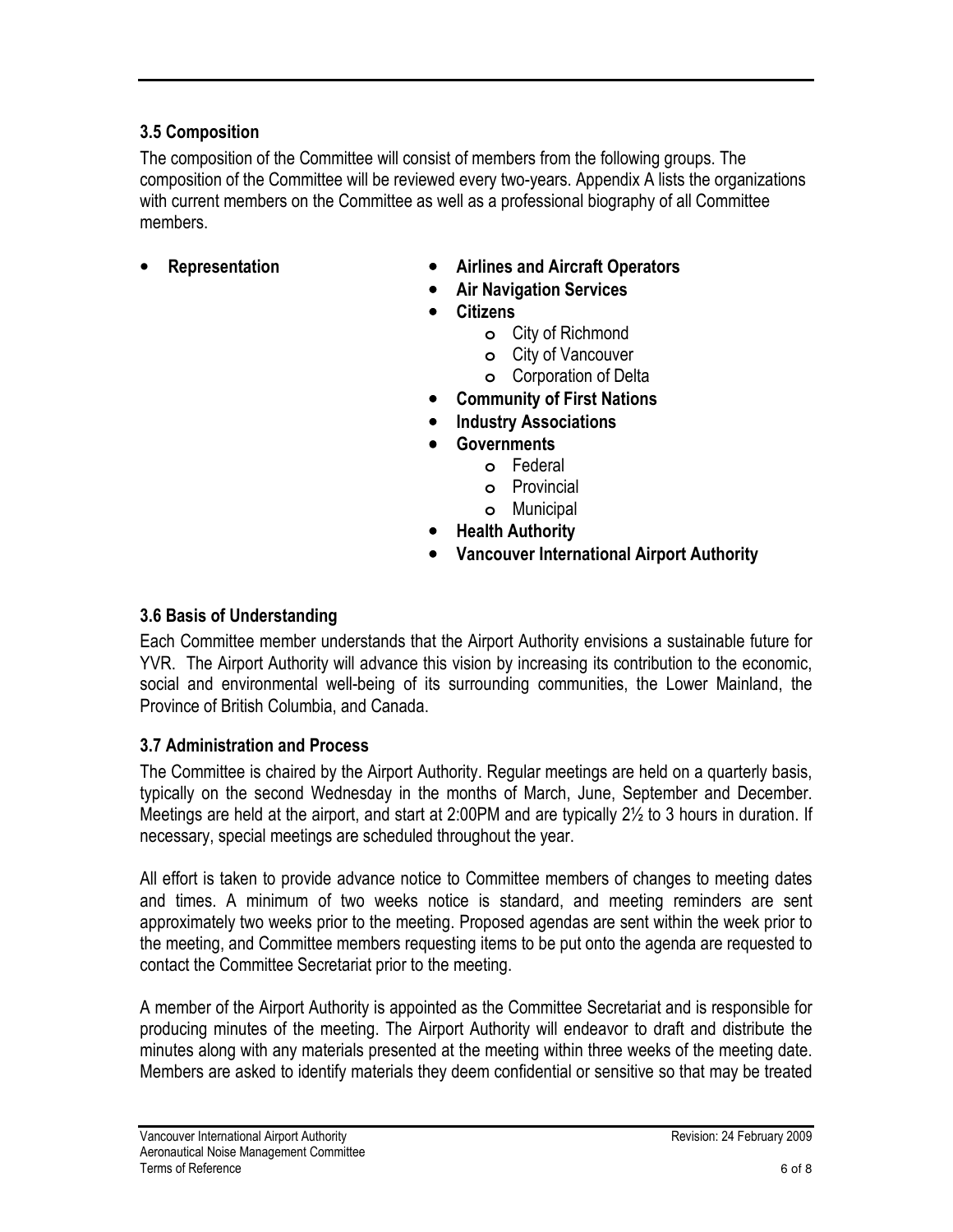as much in the meeting minutes. Meeting minutes can be made available to the public upon request.

The standard media of communication is email – unless an alternative is specifically requested for an individual member.

#### 3.8 Membership Criteria

Each appointed member is deemed a fair representative of their appointing organization, knowledgeable in the common affairs of the Committee and its own stakeholder group.

Regular attendance at Committee meetings is expected. Members are asked to advise the Committee Secretariat of their intention to attend each meeting or the name and contact information of a suitable alternate if unable to attend.

#### 3.9 Accountability

Each member is expected to be accountable to their appointing organization, demonstrated by a reporting process conducive to the dissemination of presented Committee information and discussion. Each member is further expected to engage with its stakeholder group where matters of Committee business so require.

To provide a forum for citizen representatives to report back to their respective Cities, a joint update by both citizen representatives and City staff is expected to be provided to City Councils on an annual basis. Airport Authority staff will assist and support these presentations as required. This is best scheduled after the annual noise management report has been published, as it will allow citizen and staff representatives to present a summary of work completed during the past year, as well as receive input on upcoming initiatives.

It is also expected that City staff and citizen representatives attend open houses and other public meetings to hear feedback from the community so that they may better represent their stakeholder groups.

#### 3.10 Membership Appointment / Recruitment

Membership on the Committee is voluntary. No members, other than those employed by the Airport Authority, shall be remunerated by the Airport Authority for their work on the Committee. The Airport Authority may sponsor or subsidize attendance to relevant conferences, seminars or training courses for members, for the purposes of education and awareness.

Appointments to the Committee, other than those representing the Airport Authority, shall be made independently from the Airport Authority, per the process and requirements of each appointing organization.

The process to identify and select candidates should be fair and allow the opportunity for those interested in participating on the Committee to identify themselves. The appointing organization